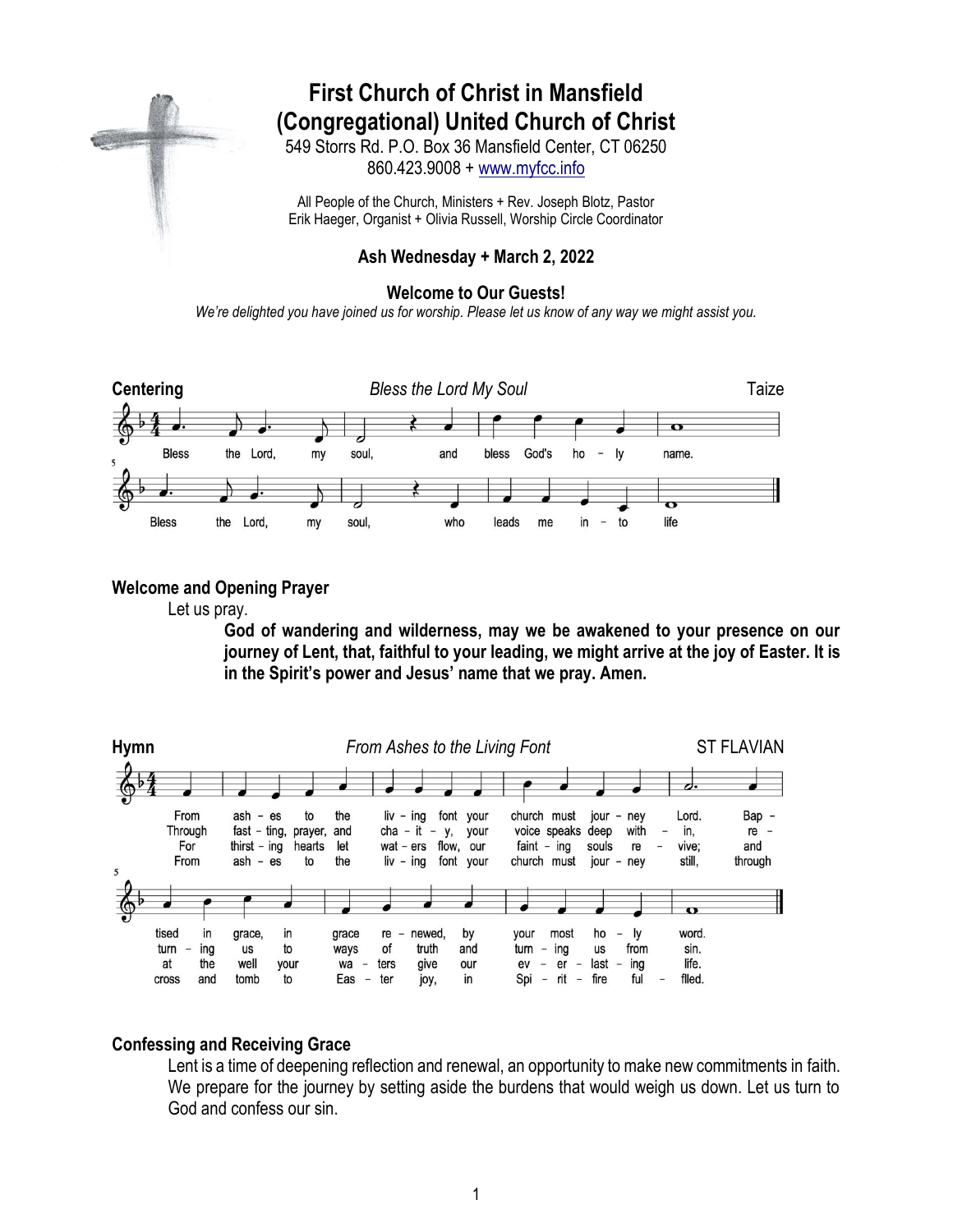For the times when we are too rushed to care, when we are too tired to listen. when we don't really listen, when we act from motives other then love,

#### **God forgive us and grant us new life.**

For our incapacity to feel the sufferings of others, and our tendency to live comfortably with injustice, **God forgive us and grant us new life.**

For our failings in community, our lack of understanding, **God forgive us and grant us new life.**

For our lack of forgiveness, openness, and sensitivity, **God forgive us and grant us new life.**

For forgetting our connection to earth, and the self-interest that strangles compassion for all creation. **God forgive us and grant us new life**.

### *Silence*

**Merciful God, who causes new growth to sprout up from the burning embers of a forest, grant that as we are marked with this ash we might be reminded of the death and resurrection of Jesus through whom new life springs up within us. We ask this through Christ, our Lord. Amen.**

**Hymn** *Live in Charity* **CH523** *You are invited to come forward, receive ashes on your forehead or on your hand, then return to your seat.*

**Scripture** Isaiah 64:1-11

# **The Prayer of Great Thanksgiving and The Prayer of Jesus**

God is with you.

**And also with you.**

Open your hearts.

**We have opened them up to God and one another.**

Let us give thanks to the Lord our God.

# **It is right to give God thanks and praise.**

God of grace and mercy, we give you thanks that you have created us out of earth and ashes and breathed into us the breath of life.

**We praise you for the life and ministry of Jesus who taught us of your love, witnessed to your justice, and who walks before us in death and resurrection.** 

We bless you for your Holy Spirit, who calls us to follow the way of Jesus and who draws us together in this meal of grape and grain, and who feeds us to act with mercy and peace.